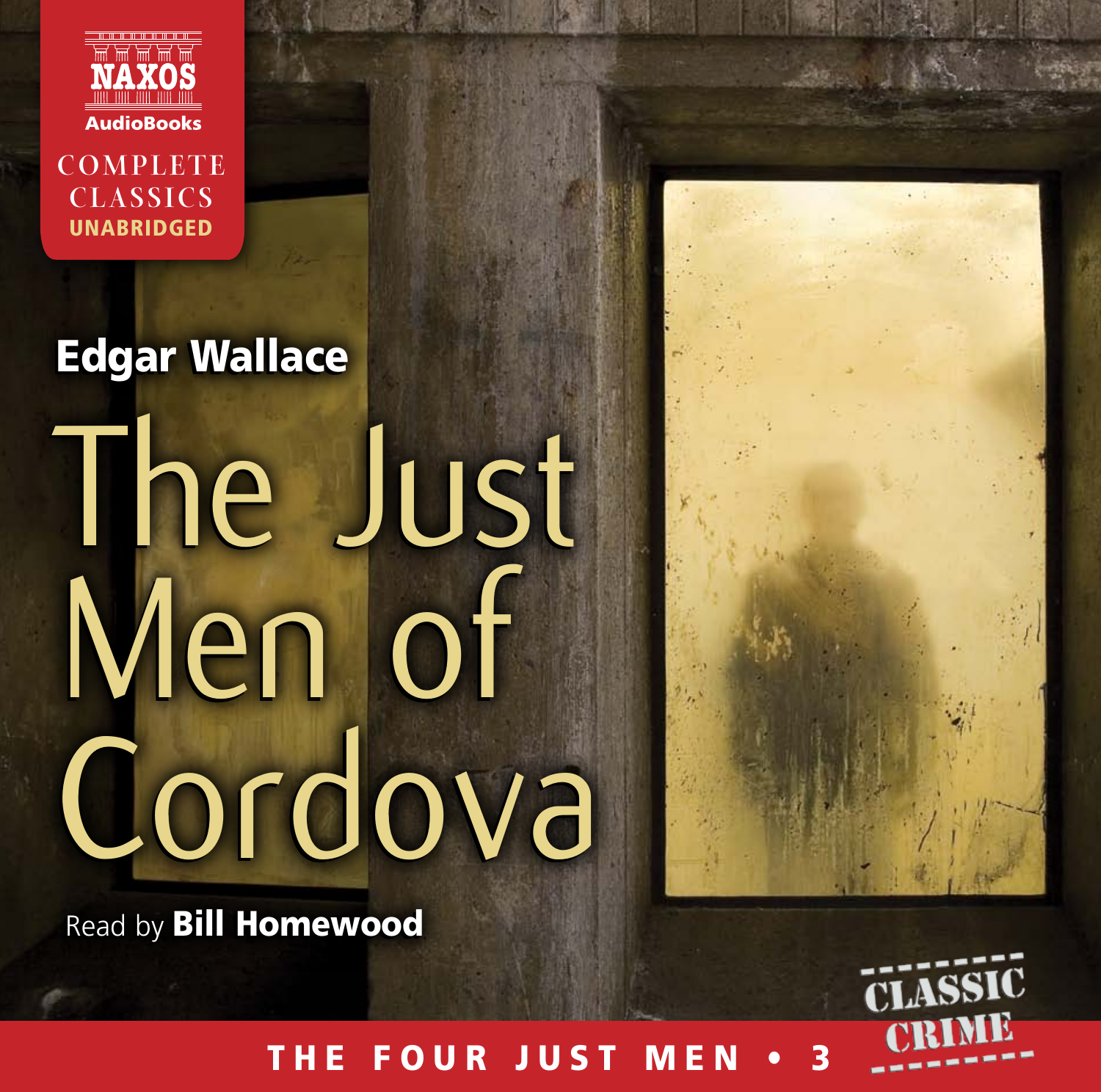| 1 <b>Chapter 1:</b> Three Men of Cordova                                    | 5:23 |
|-----------------------------------------------------------------------------|------|
| $\overline{2}$ The way led him through narrow streets, so narrow that       | 5:28 |
| $\overline{3}$ He dropped suddenly into his whine, for a policeman          | 5:29 |
| 4 They had reached the Passeo by now. The streets were                      | 5:41 |
| $5$ 'Such an organization is known to exist,' said Manfred                  | 6:16 |
| $\overline{6}$ He finished his dinner, taking his coffee at the table.      | 6:45 |
| 7 <b>Chapter 2:</b> Colonel Black Financier                                 | 5:51 |
| 8 Punctual to the minute, he entered the board-room of                      | 3:06 |
| <sup>9</sup> 'Look here, Black,' he said, 'I want to say something to you.' | 4:24 |
| <sup>10</sup> 'Constable Fellowe!' Frank Fellowe was leaving                | 5:29 |
| $11$ The walls were distempered, and the few articles                       | 4:38 |
| $\overline{12}$ The square was deserted at this time of night, and the      | 4:20 |
| $\overline{13}$ 'There is a man,' said the colonel, 'a man absolutely'      | 5:26 |
| 14 <b>Chapter 3:</b> An Adventure in Pimlico                                | 4:51 |
| $\overline{15}$ Black sat at one end of the long table and the last         | 3:49 |
|                                                                             |      |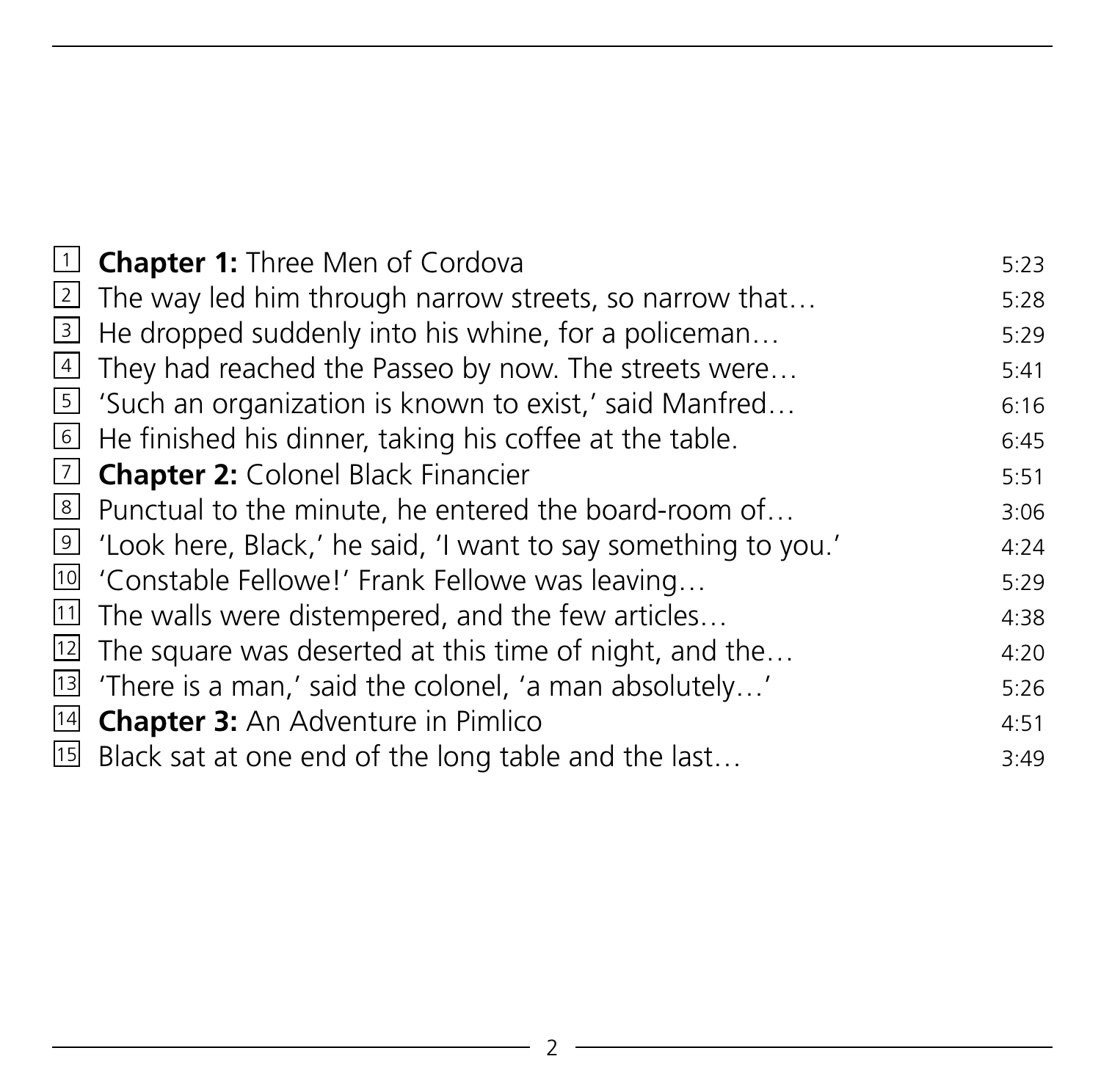| $\overline{16}$ 'People would say,' said the colonel oracularly, 'that the'    | 5:21 |
|--------------------------------------------------------------------------------|------|
| $\overline{12}$ Frank, from his place of observation, was well aware that he   | 4:59 |
| <sup>18</sup> <b>Chapter 4:</b> The Men Who Sat in Judgement                   | 5:22 |
| Black rose slowly to his feet. 'So that's it, is it?' he said.                 | 5:36 |
| <sup>20</sup> 'Put him on that sofa,' said Black. 'Now,' he said               | 5:46 |
| 21 <b>Chapter 5:</b> The Earl of Verlond                                       | 5:54 |
| $\overline{22}$ The colonel got up and folded his napkin carefully.            | 4:24 |
| $\overline{23}$ Sir Isaac went back to his own chambers in a thoughtful        | 4:40 |
| $\frac{24}{1}$ 'I am not concerned about my friend,' said the baronet angrily. | 4:27 |
| $\overline{25}$ <b>Chapter 6:</b> The Policeman and a Lady                     | 5:10 |
| 26 Theodore Sandford looked up from his writing-table                          | 5:37 |
| 27 <b>Chapter 7:</b> Doctor Essley Meets a Man                                 | 5:20 |
| 28 His waiting taxi dropped him at Charing Cross                               | 3:41 |
| 29 He awoke to find a policeman bending over                                   | 4:07 |
| 30 He unlocked his study, entered and switched on the lights.                  | 4:42 |
|                                                                                |      |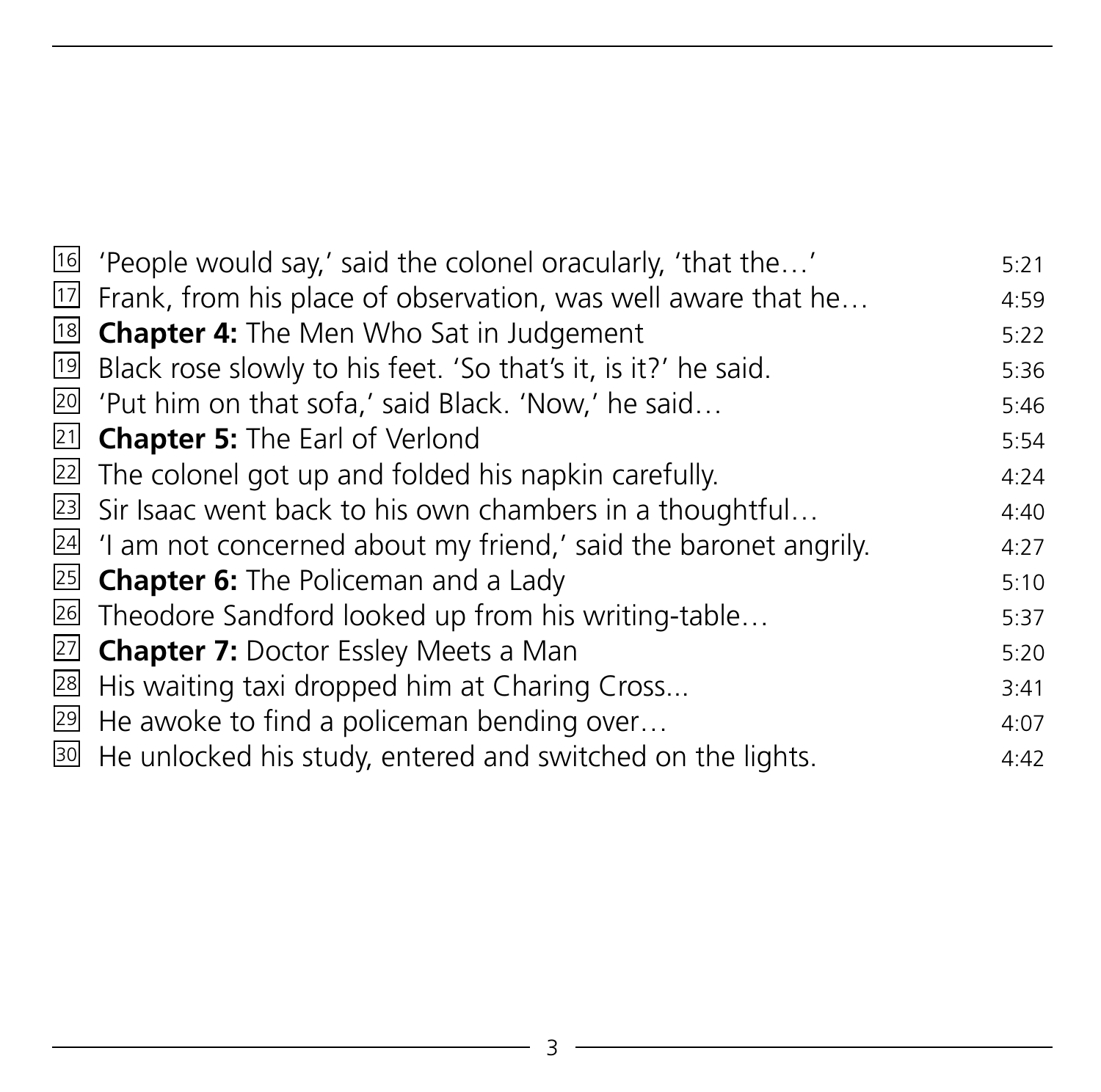| 31 <b>Chapter 8:</b> Colonel Black Has a Shock                             | 3:51 |
|----------------------------------------------------------------------------|------|
| $\overline{32}$ 'I have been engaged,' he said, 'by a firm of solicitors'  | 4:31 |
| 33 Chapter 9: Lord Verlond Gives a Dinner                                  | 5:23 |
| 34 The Earl of Verlond was a stickler for                                  | 3:45 |
| 35 At dinner Horace Gresham found himself seated                           | 4:21 |
| 36 'Suppose she doesn't care for this plan?' asked Horace.                 | 4:30 |
| 37 Chapter 10: A Policeman's Business                                      | 5:34 |
| 38 He tried a chocolate on his landlord's dog, and it died.                | 5:35 |
| $\overline{39}$ He held the other's arm lightly, but when Jakobs attempted | 4:48 |
| 40 'I am going to be perfectly frank with you, my friend'                  | 3:15 |
| $41$ An angry flush came to her cheeks. 'If I chose to go'                 | 4:32 |
| 42 <b>Chapter 11:</b> To Lincoln Races                                     | 4:37 |
| $\overline{43}$ The train had slipped through the grimy purlieus of London | 5:56 |
| 44 It was soon after lunch that the train pulled into Lincoln.             | 3:17 |
| 45 The earl nodded. He was not amused now                                  | 5:36 |
|                                                                            |      |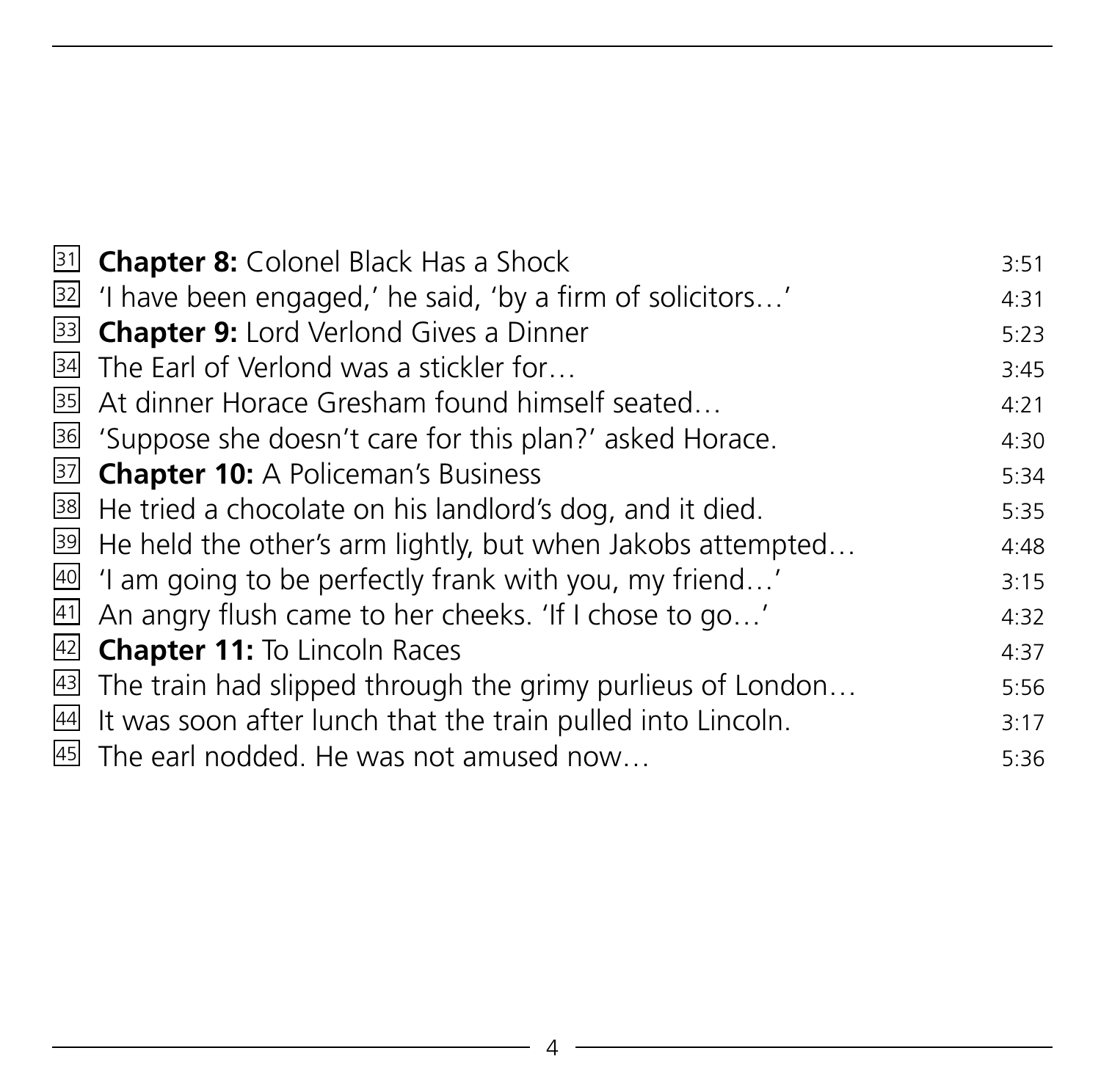| 46              | <b>Chapter 12: The Race</b>                                               | 5:18 |
|-----------------|---------------------------------------------------------------------------|------|
|                 | $47$ The previous day, on the opening of the racing season                | 4:58 |
| $\overline{48}$ | 'One moment, Gresham!' Lord Verlond was behind him.                       | 5:01 |
|                 | 49 'They're off!' A roar of voices. Every glass was                       | 5:45 |
|                 | $\overline{50}$ Sir Isaac announced his intention to the stewards         | 4:50 |
|                 | $51$ The last event was set for half-past four, and after                 | 6:39 |
|                 | 52 <b>Chapter 13:</b> Who Are the Four?                                   | 5:10 |
|                 | 53 Black was dressing for dinner when Sir Isaac arrived.                  | 4:20 |
|                 | 54 Even Sir Isaac did not catch it, so low was the                        | 4:11 |
|                 | 55 'How did you come to know that these men were the Four?'               | 4:37 |
|                 | $\overline{56}$ Chapter 14: Willie Jakobs Tells                           | 3:48 |
|                 | $\overline{57}$ 'I shall send those two Brady children to the seaside'    | 4:14 |
|                 | $58$ It was nearly eleven o'clock that night when the work                | 5:25 |
|                 | 59 'Don't be foolish, miss,' he pleaded, 'don't think I've come'          | 4:46 |
|                 | $\overline{60}$ Black drew from his pocket a small bunch of keys attached | 3:35 |
|                 |                                                                           |      |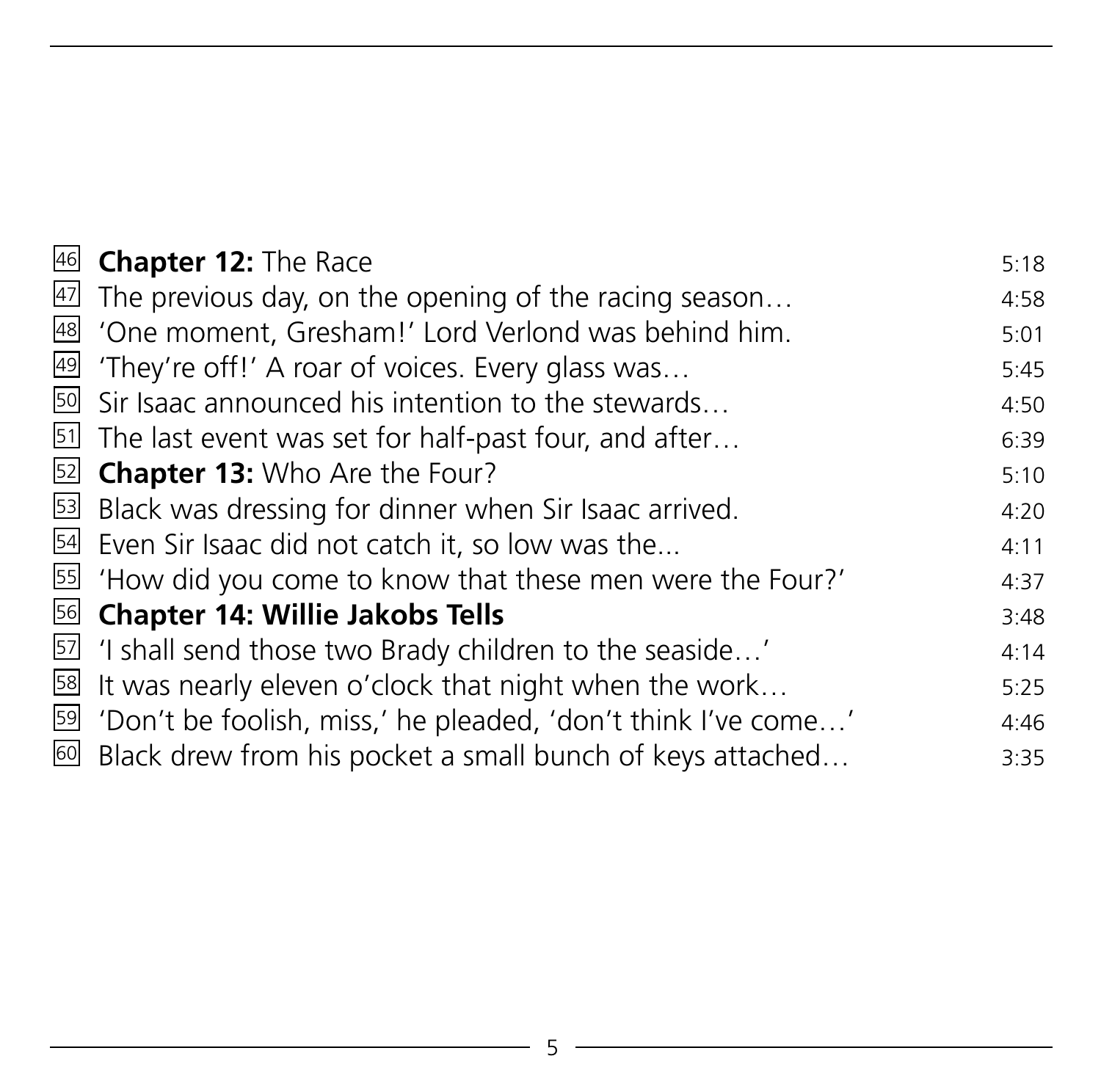| 61 It was coming from a little public-house off the New Kent Road           | 4:23 |
|-----------------------------------------------------------------------------|------|
| 62 <b>Chapter 15:</b> Sir Isaac's Fears                                     | 5:39 |
| B He was getting short of money again. The settlement                       | 5:14 |
| 64 Black looked at him long and steadily. 'Whatever view you take'          | 3:29 |
| So The night before had been a miserable one till, acting                   | 3:11 |
| 66 Chapter 16: Colonel Black Meets a Just Man                               | 5:03 |
| $\overline{52}$ He whipped round with an oath, dropping his hand            | 4:19 |
| 88 He opened the door and walked out, closing it carefully                  | 3:52 |
| <sup>69</sup> 'In a way,' bantered the elder man, 'you're an admirable'     | 3:17 |
| $\overline{20}$ The waiter filled the glasses – first the girl's, then his. | 4:15 |
| 71 <b>Chapter 17:</b> Justice                                               | 4:36 |
| $\overline{22}$ They were conducted by a long, rough path through           | 5:06 |
| $\overline{23}$ He was too late, for Black had a start, and the fear        | 5:53 |
|                                                                             |      |

 **Total time: 5:53:33**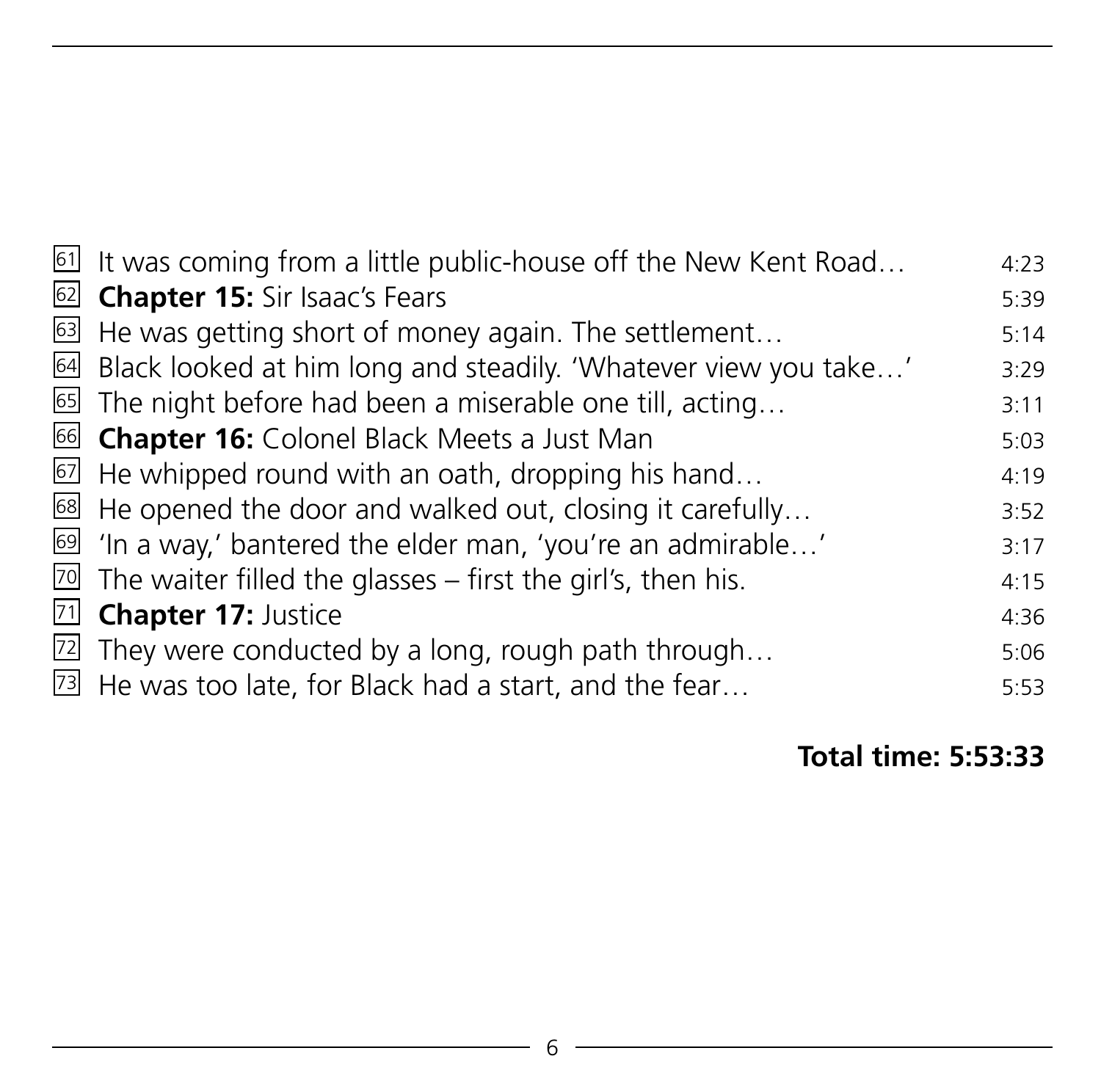### Edgar Wallace

## **(1875–1932)** The Just Men of Cordova

Most thrillers offer the reader an escape into a world where the pursuer of justice, often a detective, is a good person; his quarry a bad one. The stories may be more or less complicated (e.g. John Grisham's novels), the subjects may be parochial (e.g. Agatha Christie's novels) or they may involve international intrigue (e.g. Andy McNab's novels), but on the whole the villain ultimately suffers the consequences of his actions, and justice triumphs.

In his *Four Just Men* series, Edgar Wallace comes up with something different: the 'villains' are not necessarily bad people, and the pursuers of justice, the Four Just Men, as they call themselves, are acting outside the law. They argue that their actions are for the public good and dispassionately eke the ultimate revenge – death – on their victims. In

their turn, the Four Just Men are pursued by the police, but somehow remain our heroes, even garnering the reluctant praise of politicians:

'It is a poetical idea,' said the phlegmatic Premier, 'and the standpoint of the Four is quite a logical one. Think of the enormous power for good or evil often vested in one man: a capitalist controlling the markets of the world, a speculator cornering cotton or wheat whilst mills stand idle and people starve, tyrants and despots with the destinies of nations between their thumb and finger – and then think of the four men, known to none; vague, shadowy figures stalking tragically through the world, condemning and executing the capitalist, the corner maker, the tyrant – evil forces all, and all beyond reach of the law. We have said of these people, such of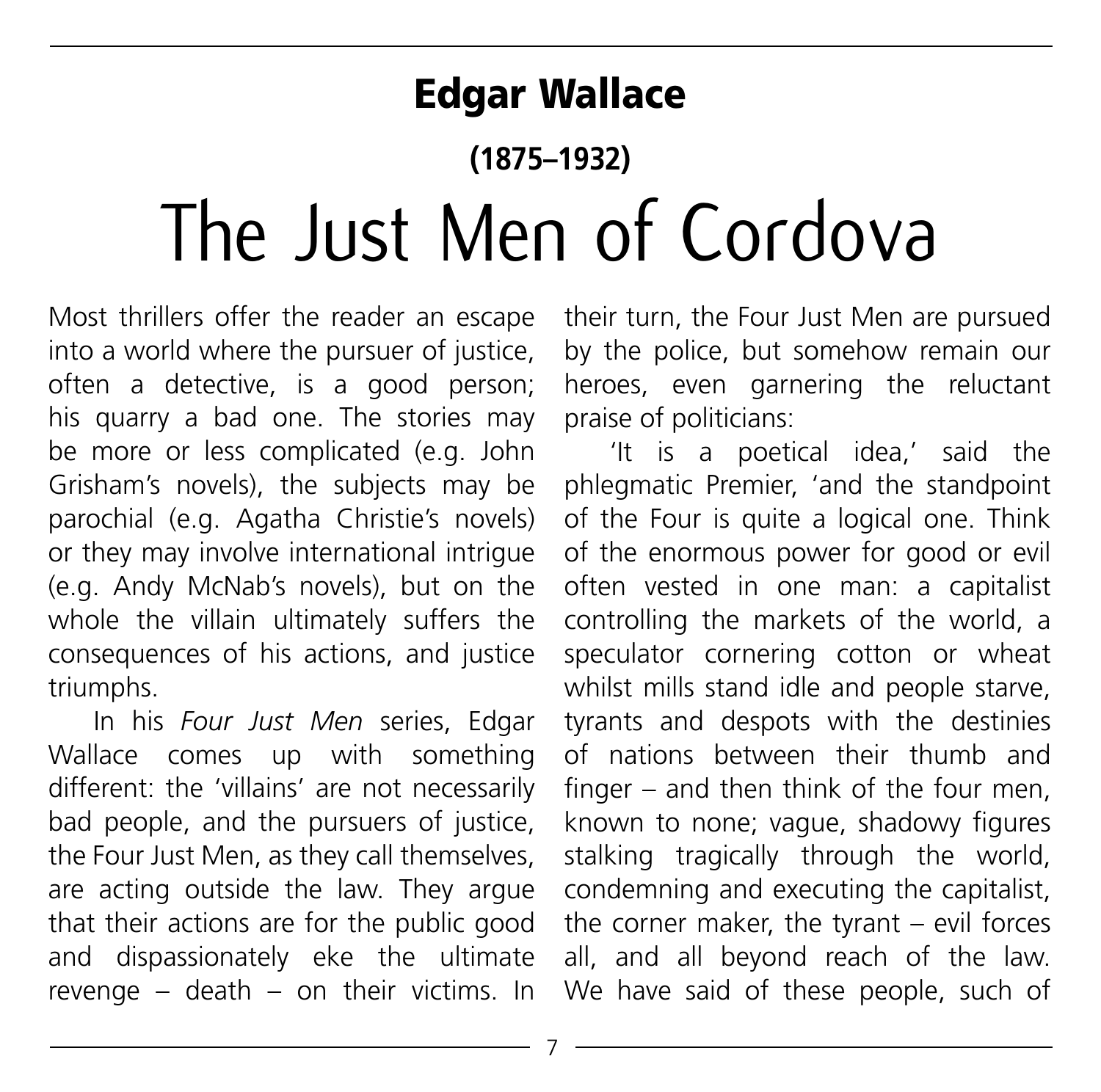us as are touched with mysticism, that God would judge them. Here are men arrogating to themselves the divine right of superior judgment. If we catch them they will end their lives unpicturesquely, in a matter-of-fact, commonplace manner in a little shed in Pentonville Gaol, and the world will never realise how great are the artists who perish.'

One does not have to look far in adventure films and literature to find glamorous heroes with questionable methods (for example Barry Eisler's hitman thrillers with titles like *Blood from Blood* and *One Last Kill*, Alexandre Dumas's *The Count of Monte Cristo*, Johnston McCulley's *Zorro*, innumerable war films of heroic and bloody retribution, and, of course, cowboy classics such as *The Magnificent Seven*). These appeal to the vigilante in all of us. Who has not dreamed of super revenge on a school bully, an unpleasant teacher, a traffic warden, a treacherous colleague? Perhaps, in 21st-century literature, the equivalent of *The Four Just Men* might be the action stories of our Special Forces heroes on so-called 'deniable

operations', where we are led to believe that governments prefer to wash their hands of the illegal action – an abduction, an assassination – rather than admit to having ordered it. In such books we love the cautious, wicked methodology of killing – the plotting and creeping, even the dreadful moment itself. What is extraordinary is that we are following these events from the point of view of the assassin, who is honourable only because he is on government duty. It is great fun and possibly the best sort of holiday reading, to be vicariously criminal. We enjoy suspending the ordinary morality which we apply to our everyday lives in our schools, colleges and workplaces, and replacing it with this 'naughty' morality, where the end justifies the means.

George Manfred, Leon Gonsalez and Raymond Poiccart are wealthy Europeans who move easily in high society but. capable of convincing disguise and brilliant acting, are as likely to be found on the street corners of London as at the dinner tables of Paris and Rome. Like Dumas's *The Three Musketeers*, they recruit a fourth person, and, by means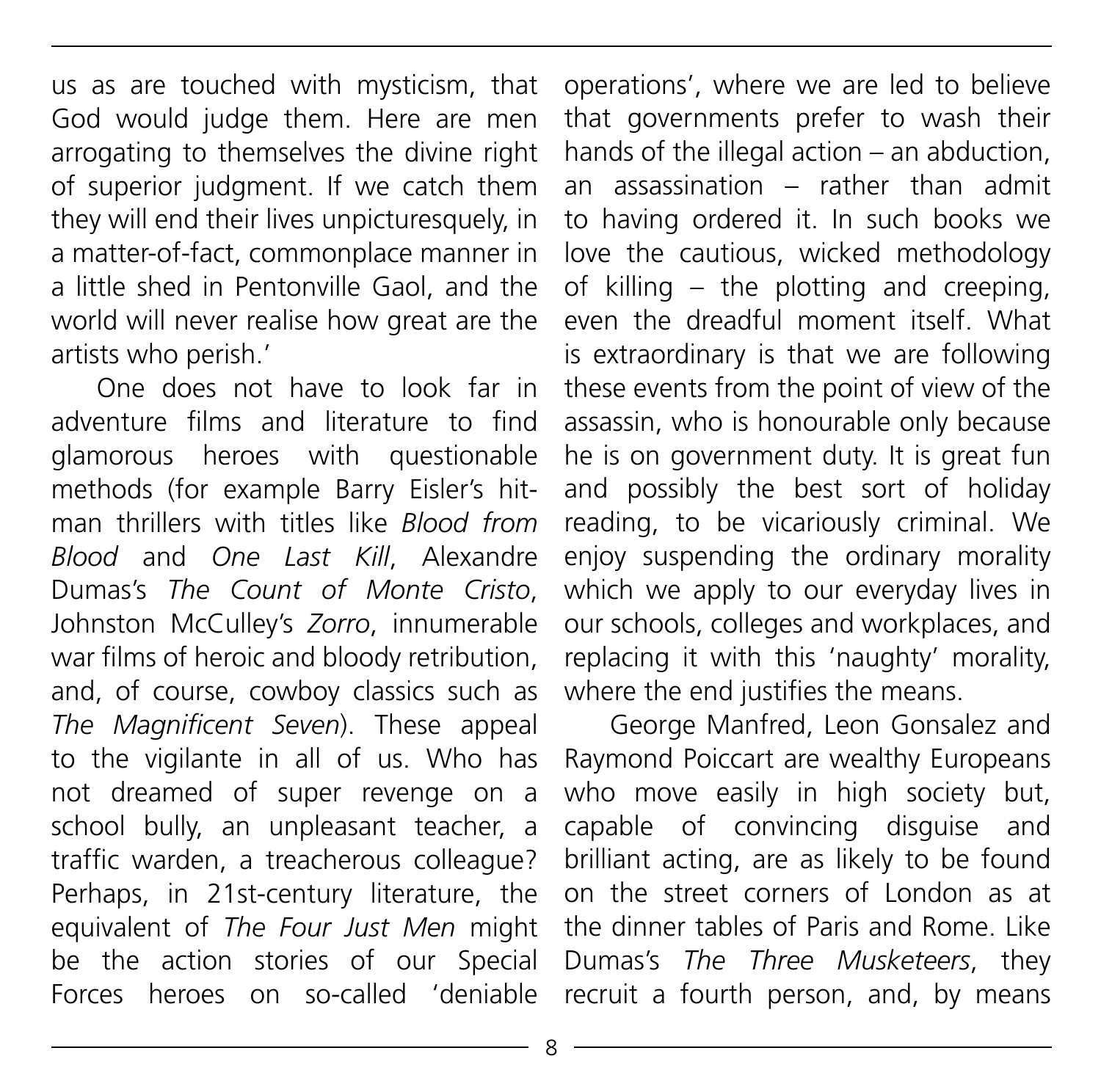of ingenious plotting and perfect timing, always a step ahead of the police, never fail in their task. They leave false trails and provocative notes, often teasingly pulling off extraordinarily complicated, even ritualistic, murders under the very noses of the police. It is probably the swagger and assurance with which the Four enact their crimes, rather than the justice of the punishment, which attracts our awe.

In *The Just Men of Cordova* , written in 1917, the Four move into the treacherous, aristocratic world of gambling, horseracing and high finance. It seems that police services, even governments, have no power to control this world, where blackmail, poison and murder are commonplace. The Four, working outside the law, take it upon themselves to clean things up in their own way:

 $\overline{\phantom{a}}$ 

*The doctor twisted his face nervously, then – 'Have you ever heard of the Four Just Men?' he asked…*

*'Such an organization is known to exist,' said Manfred, 'and one knows that they do hap upon unpunished crime – and punish.' 'Even to – killing?' 'They even kill,' said Manfred gravely.*

We meet a number of shady characters who attract the interest of the Four, none more shady than a financier known as Colonel J. Black:

*In this way did Black describe himself, though the Army list was innocent of his name… His face was thin and lank, his complexion sallow, with a curious uniform yellowness. If you saw Colonel Black once you would never forget him…*

The reader is reluctantly drawn to sympathise with the Just Men's cause, despite their methods. The book builds to a thrilling, surprising and satisfying denouement.

9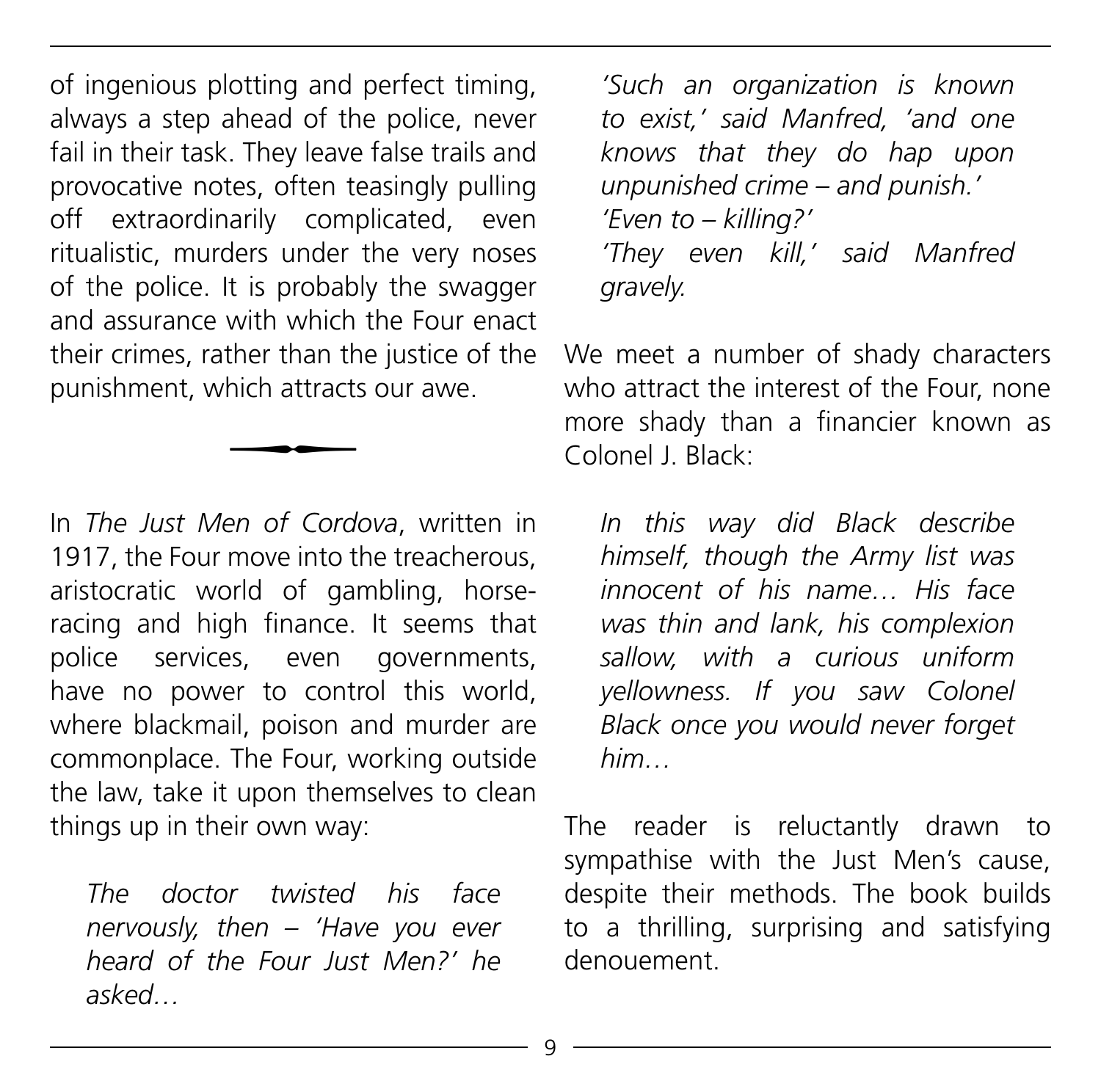Edgar Wallace was born on 1 April 1875. His parents were unmarried actors. Nine days later he was adopted by a fish porter. At 11 years old he started his career selling newspapers on Ludgate Circus, London. After military service he became a journalist, working in South Africa and then London. He was a prolific and popular writer (despite Leon Trotsky's assessment of his work: 'It is hard to imagine anything more mediocre, contemptible and crude.') At one time, Wallace's publisher claimed that a quarter of all books read in England were written by Wallace. He lost a fortune on gambling and lavish entertainment. One particular decision was his ruin: a competition in the *Daily Mail*, which serialised *The Four Just Men*, in which readers had to solve the mystery. Too many were successful, and Wallace had to underwrite the prize money. He died penniless in 1931, while working on the screenplay of the Hollywood film *King Kong*. Today a memorial plaque in Ludgate Circus reads: 'He knew wealth and poverty, yet had walked with Kings and kept his bearings. Of his talents he gave lavishly to authorship – but to Fleet Street he gave his heart.'

#### **Notes by Bill Homewood**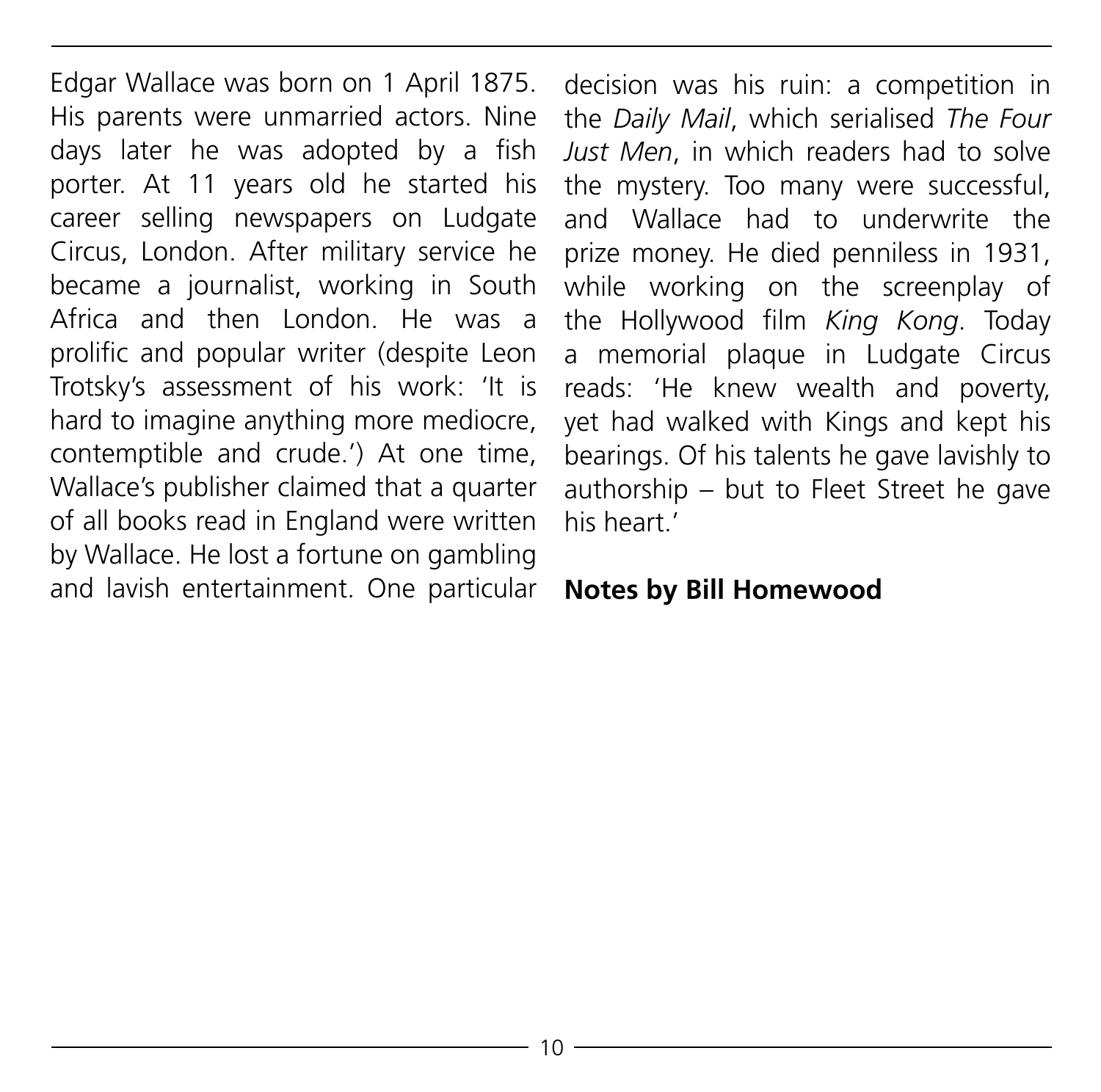

**Bill Homewood**'s West End credits include leads in *Jesus Christ Superstar*, *Grand Hotel*, *Phantom of the Opera*, *The Boys From Syracuse*, *A Midsummer Night's Dream*, *Twelfth Night* and *The Hollow Crown* (Royal Shakespeare Company). His innumerable television series include *The Professionals*, *Berkeley Square*, *A Wing and a Prayer*, *The Renford Rejects*, *London's Burning*, *Casualty*, *Coronation Street*, *Crocodile Shoes*, *The Bill* and *Spy Trap*. Bill also directs theatre in the USA, the UK, and France, where he runs a ranch with his wife Estelle Kohler. His recordings for Naxos AudioBooks include *Les Misérables*, *King Solomon's Mines*, *The Count of Monte Cristo* and *She.*

#### **Credits**

Edited and mastered by Malcolm Blackmoor © Booklet: Naxos AudioBooks Ltd 2012

ALL RIGHTS RESERVED. UNAUTHORISED PUBLIC PERFORMANCE, BROADCASTING AND COPYING OF THESE COMPACT DISCS PROHIBITED.

Cover Design: Hannah Whale, Fruition – Creative Concepts, using images from istockphoto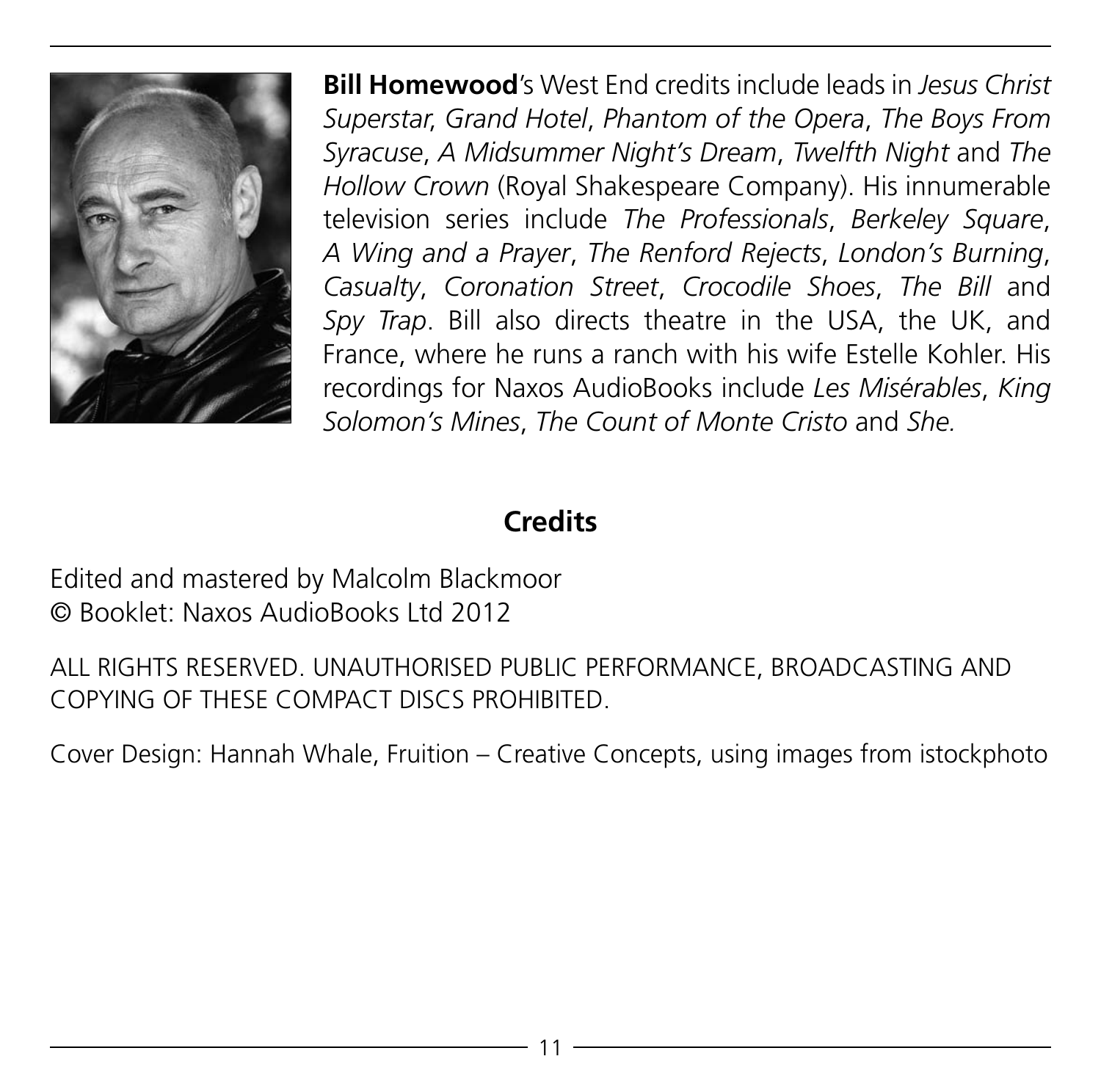For a complete catalogue and details of how to order other Naxos AudioBooks titles please contact:

**In the UK:** Naxos AudioBooks, Select Music & Video Distribution, 3 Wells Place, Redhill, Surrey RH1 3SL. Tel: 01737 645600.

> **In the USA: Naxos of America Inc.,** 1810 Columbia Ave., Suite 28, Franklin, TN37064. Tel: +1 615 771 9393

**In Australia:** Select Audio/Visual Distribution Pty. Ltd., PO Box 691, Brookvale, NSW 2100. Tel: +61 299481811

 **order online at** www.naxosaudiobooks.com